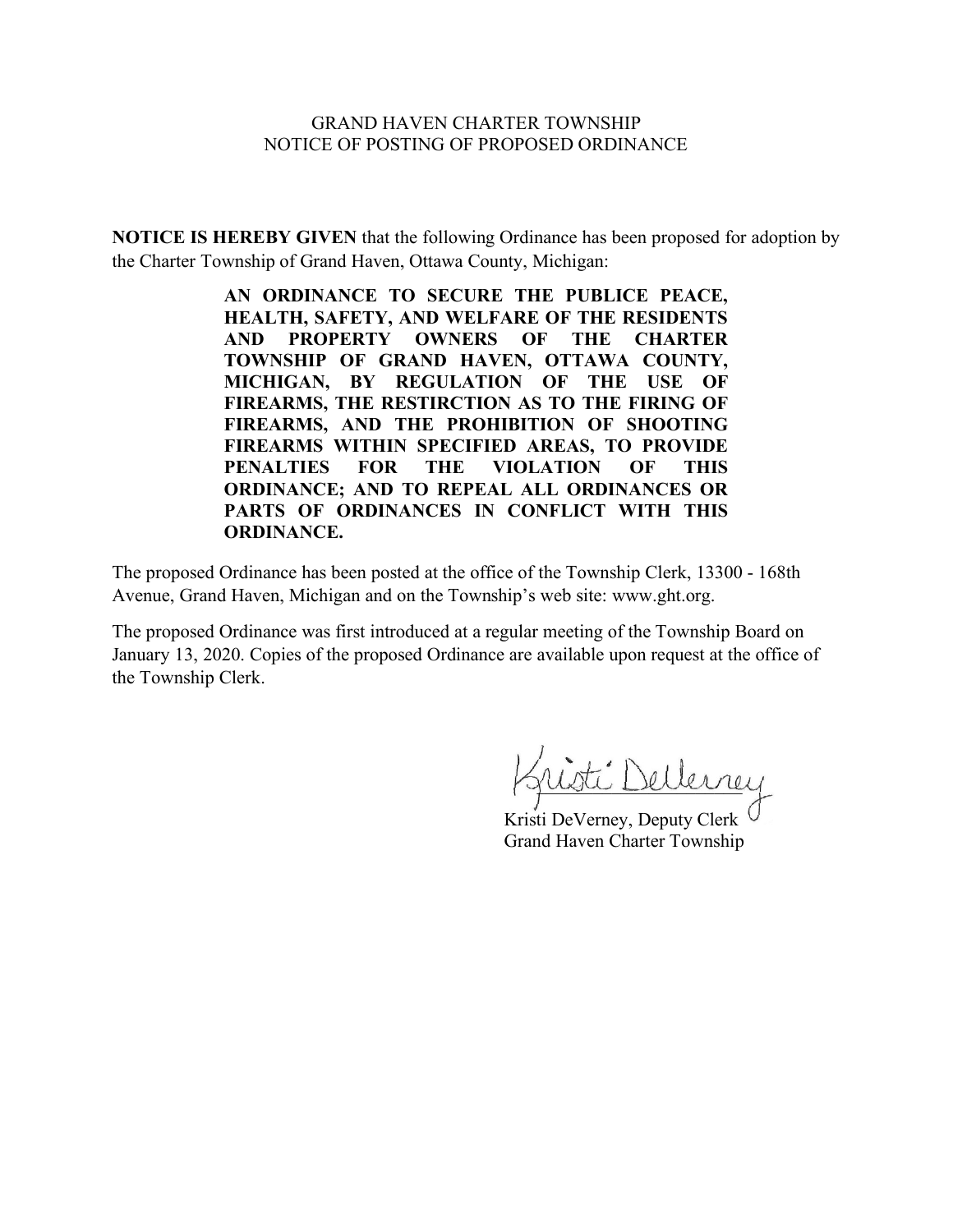#### **RESTATED FIREARMS ORDINANCE CHARTER TOWNSHIP OF GRAND HAVEN, MICHIGAN**

An Ordinance to secure the public peace, health, safety, and welfare of the residents and property owners of the Charter Township of Grand Haven, Ottawa County, Michigan, by regulation of the use of firearms, the restriction as to the firing of firearms, and the prohibition of shooting firearms within specified areas; to provide penalties for the violation of this Ordinance; and to repeal all ordinances or parts of ordinances in conflict with this Ordinance.

THE CHARTER TOWNSHIP OF GRAND HAVEN, OTTAWA COUNTY, MICHIGAN, ORDAINS:

# **Sec. 1 PURPOSE**

The purpose of this Ordinance is to secure and maintain the public peace, health, safety, and welfare of the residents and property owners of the Township, by the regulation of the use of firearms within the Township and the approval of firearm ranges. This Ordinance is not intended to regulate hunting or to conflict with the exclusive control of hunting activities by the State of Michigan.

# **Sec. 2 TITLE**

This Ordinance shall be known and cited as the Charter Township of Grand Haven Firearms Ordinance, and it is intended to completely restate and replace the Charter Township of Grand Haven Firearms Ordinance, Ordinance No. 356, as amended.

# **Sec. 3 FIREARM DEFINITION**

The word "firearm," as used in this Ordinance, shall mean any weapon or device from which is propelled any missile, projectile, bullet, shot, or other mass by means of explosives, or any device which simulates the propulsion of any missile, bullet, shot, or other mass but instead fires blanks or other items not intended to inflict damage on people or animals (*e.g. paint cartridges*).

#### **Sec. 4 REGULATION OF USE OF FIREARMS**

No person shall, from and after the effective date of this Ordinance, discharge any firearm within the Township, except under the following circumstances.

- 1. Authorized officers of the law are permitted to discharge their firearms in the performance of their duties.
- 2. A person may discharge a firearm for the protection of life and/or property, to the extent otherwise allowed by law.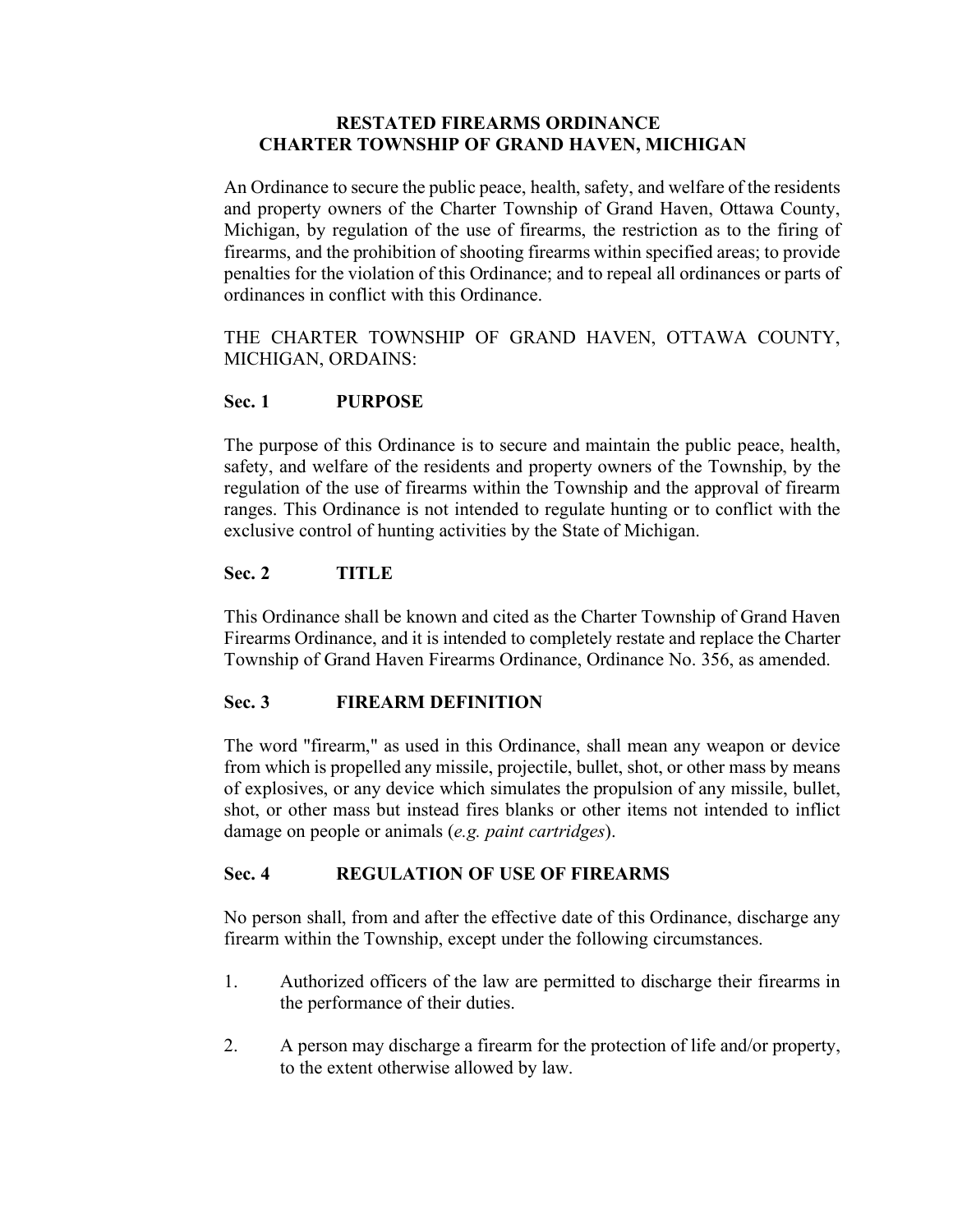- 3. A person may discharge a firearm for target practice purposes, in a safe manner, upon any sport shooting range in existence prior to December 26, 1989 that is operating in accordance with applicable laws and ordinances; which specifically includes, but is not limited to, the North Ottawa Rod and Gun Club.
- 4. A person may discharge a firearm in connection with otherwise lawful hunting activities allowed by the State of Michigan.
- 5. A person may discharge a firearm (between the hours of 8:00 a.m. and the earliest of sunset or 8:30 p.m.) on any parcel of land with a lot area, as defined by the Township Zoning Ordinance, of ten acres or larger which is located in any area zoned Agricultural, Rural Preserve, or Rural Residential as defined by the Township Zoning Ordinance.
- 6. A person may discharge a firearm that discharges only paint cartridges if allowed by the Township's Zoning Ordinance and if the firearm does not simulate the noise of a firearm discharging any missile, bullet, shot, or other mass intended to inflict damage on people or animals.
- 7. A person may discharge a starter's pistol, firing a blank round only, to initiate the start of an athletic contest sanctioned by an athletic association or organization governing school, amateur, semi-professional, or professional athletic events.

# **Sec. 5 DISCHARGE RESTRICTIONS; ROADWAYS**

From and after the effective date of this Ordinance, it shall be unlawful to discharge any firearms, upon or across any public road or highway, within the Township.

# **Sec. 6 AGE RESTRICTION**

Except as may be permitted by the Hunting Regulations of the State of Michigan, it shall be unlawful for any person under the age of 17 years to discharge a firearm unless under the direct supervision and control of and accompanied by a parent, legal guardian, or adult person authorized by the parent or legal guardian, to have direct supervision of the person under the age of 17 years. Further, it shall be the responsibility of every parent, legal guardian, or other person having the physical custody or charge of any minor under the age of 17 years to control the minor and prevent the minor from violating or attempting to violate any provisions of this Ordinance.

# **Sec. 7 ADMINISTRATIVE LIABILITY**

No officer, agent, or employee of the Township shall be personally liable for any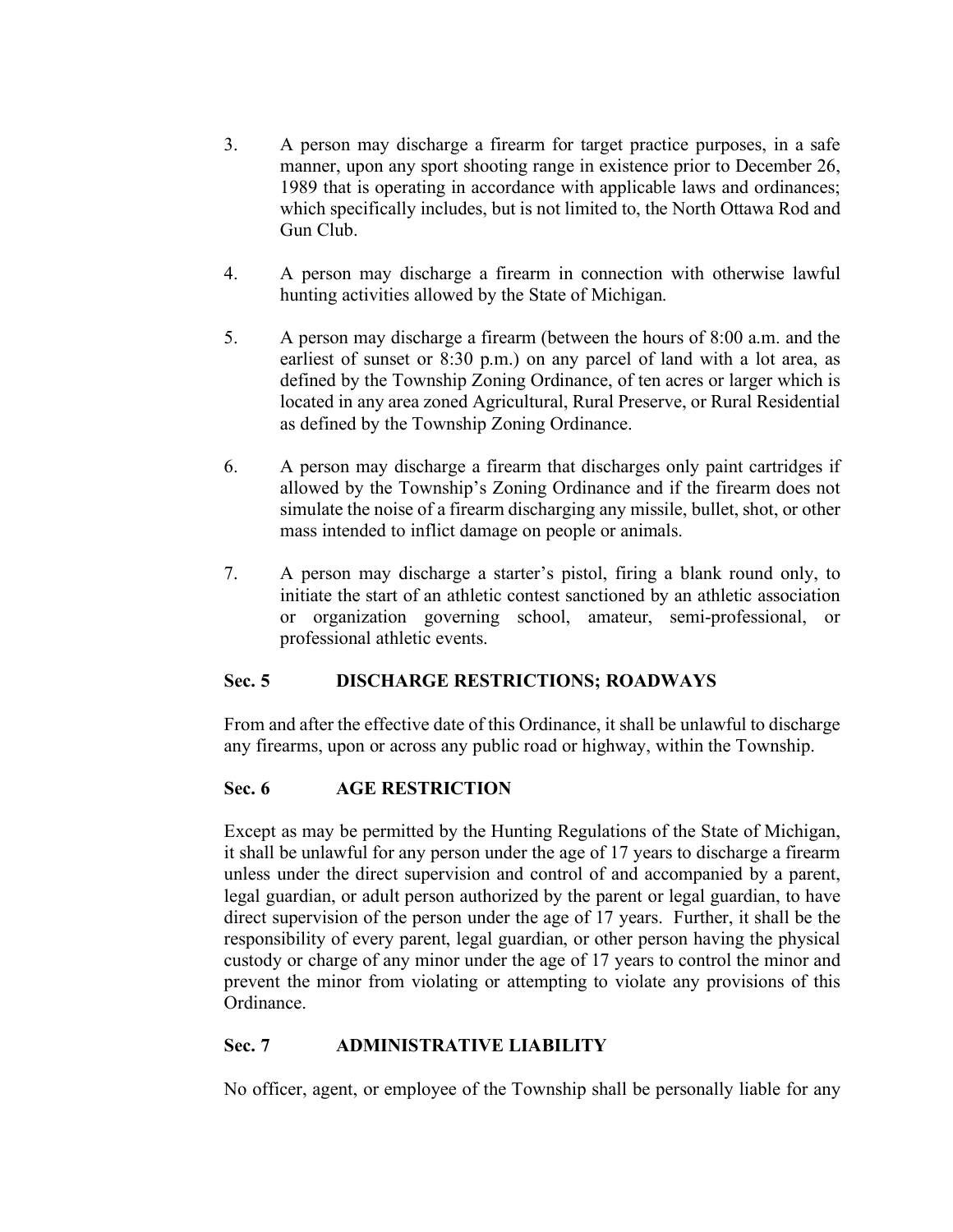damage that may occur to any person as a result of any act required or permitted in the discharge of duties in the enforcement of this Ordinance.

# **Sec. 8 PENALTIES**

Any person who violates any of the provisions of this Ordinance shall be deemed guilty of a misdemeanor and shall be punished by a fine of not more than \$500, or by imprisonment in the county jail not to exceed 90 days, or by both such fine and imprisonment.

#### **Sec. 9 VALIDITY**

Should any action, clause, or provision of this Ordinance be declared to be invalid, the same shall not affect the validity of this Ordinance as a whole, or any other part of this Ordinance.

#### **Sec. 10 EFFECTIVE DATE/REPEAL**

This Ordinance was approved and adopted by the Township Board of Grand Haven Charter Township, Ottawa County, Michigan, on \_\_\_\_\_\_\_\_\_\_\_\_\_\_\_\_\_\_, 20\_\_\_, after a first reading on \_\_\_\_\_\_\_\_\_\_\_\_\_\_\_\_\_,  $20$ \_\_\_, and publication following the first reading. This Ordinance shall be effective on \_\_\_\_\_\_\_\_\_\_\_\_\_\_\_, 20\_\_\_, 30 days after publication following adoption.

 $\mathcal{L}_\text{max}$  , and the contribution of the contribution of the contribution of the contribution of the contribution of the contribution of the contribution of the contribution of the contribution of the contribution of t

Mark Reenders, Township Supervisor Laurie Larsen, Township Clerk